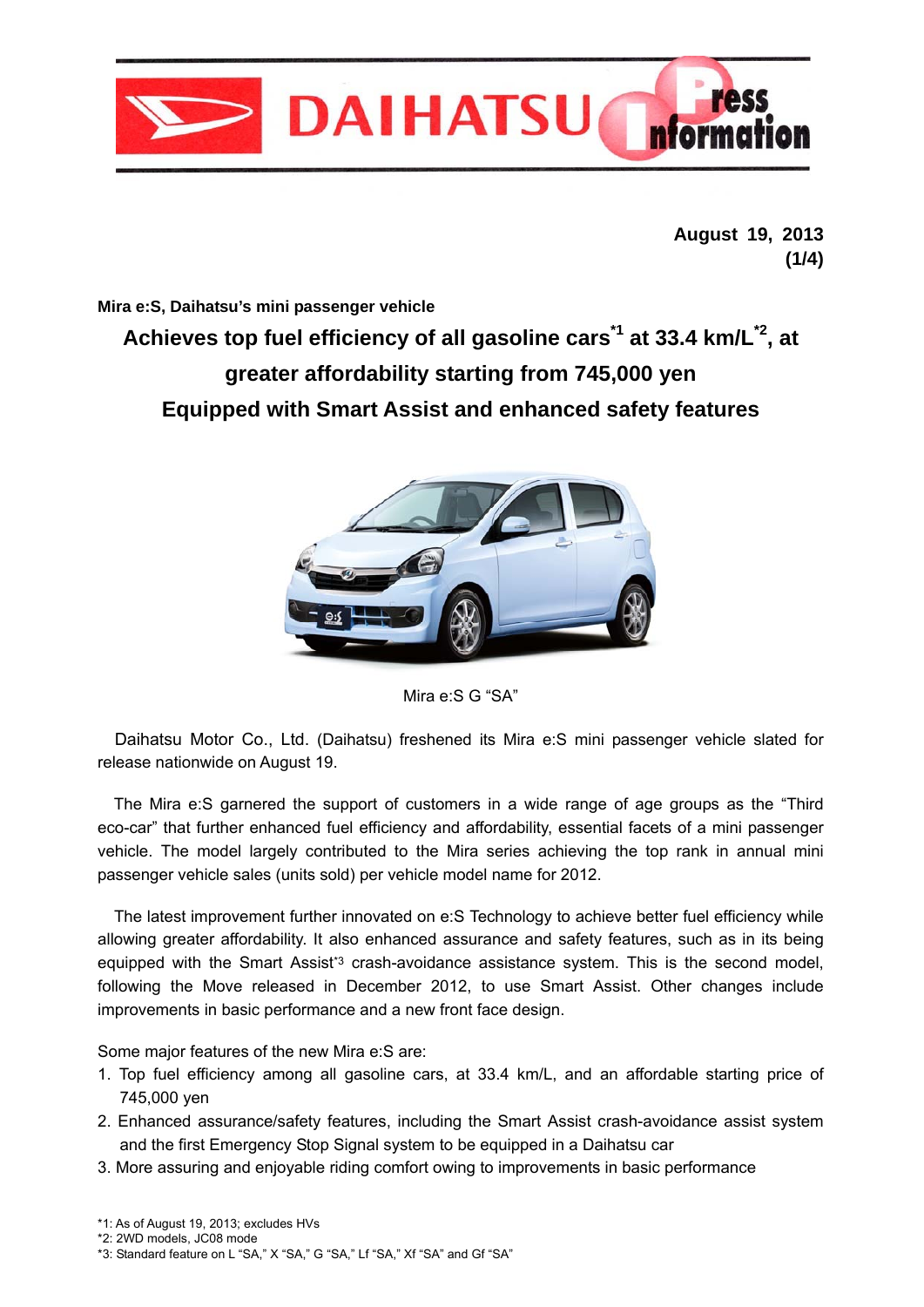## **Outline**

### **Fuel Efficiency**

### Advancements in e:S Technology achieve fuel efficiency of 33.4 km/L, highest of all gasoline cars

Daihatsu further innovated on the Second Edition e:S Technology used in the Move released in December 2012. Improvements were made to each of the three major aspects of e:S Technology: (1) power train evolution, (2) vehicle evolution and (3) energy management, and thoroughly pursued improvements in combustion efficiency, reduced running resistance and better energy efficiency.

### 1) Power train evolution

- Improved combustion efficiency with Cooled i-EGR, a further-improved version of i-EGR

The EGR Cooler lowers the temperature of emission due to be recirulated, which keeps intake temperature lower than conventional i-EGR and restricts abnormal combustion. By optimizing the timing of ignition to match the lower intake temperature and reducing the amount of gasoline injected, the system contributes to better fuel efficiency.

By controlling the combustion temperature the system also sustains clean emissions.

- Thoroughly reduced friction loss using low-friction chains

- Reworked CVT control and achieved higher gear ratio compared to the previous level. Achieves fuel efficiency and better driving performance at a greater scale.

### 2) Vehicle evolution

- Achieved ideal wind flow and improved aerodynamics through design and use of aerodynamic parts that improve fuel efficiency

Front bumper takes on a new design called Aero Corner that directs wind from the front quickly and smoothly to the vehicle's rear

Under-floor cover\*4, tire deflectors and low-down suspension\*4 reduce air resistance

- Improved rear differential gears to heighten fuel efficiency on 4WD models

\*4: On all 2WD models

### 3) Energy management

- Advanced Eco IDLE

 By revising the system's control of how it restarts the engine before the vehicle stops, the system now activates at a vehicle speed of approximately 11 km/h prior to stopping.

- Advanced Eco Power Generation Control

 Use of a high-performance alternator with high power-generating efficiency further heightens power generation upon vehicle slowdown while restricting it at acceleration and cruise. The improvement reduces engine load and contributes to better fuel efficiency.

Reference: Advancements made in the Second Edition e:S Technology include the following.

- Use of CVT Thermo Controller mutually optimizes the engine and CVT temperatures to heighten combustion efficiency and motion transfer efficiency, and improve fuel efficiency
- Optimized fuel injection and speed control in accordance with temperatures optimized under the CVT Thermo Controller
- Optimized combustive state by controlling ignition timing per cylinder
- Lower viscosity of CVT fluid reduced friction resistance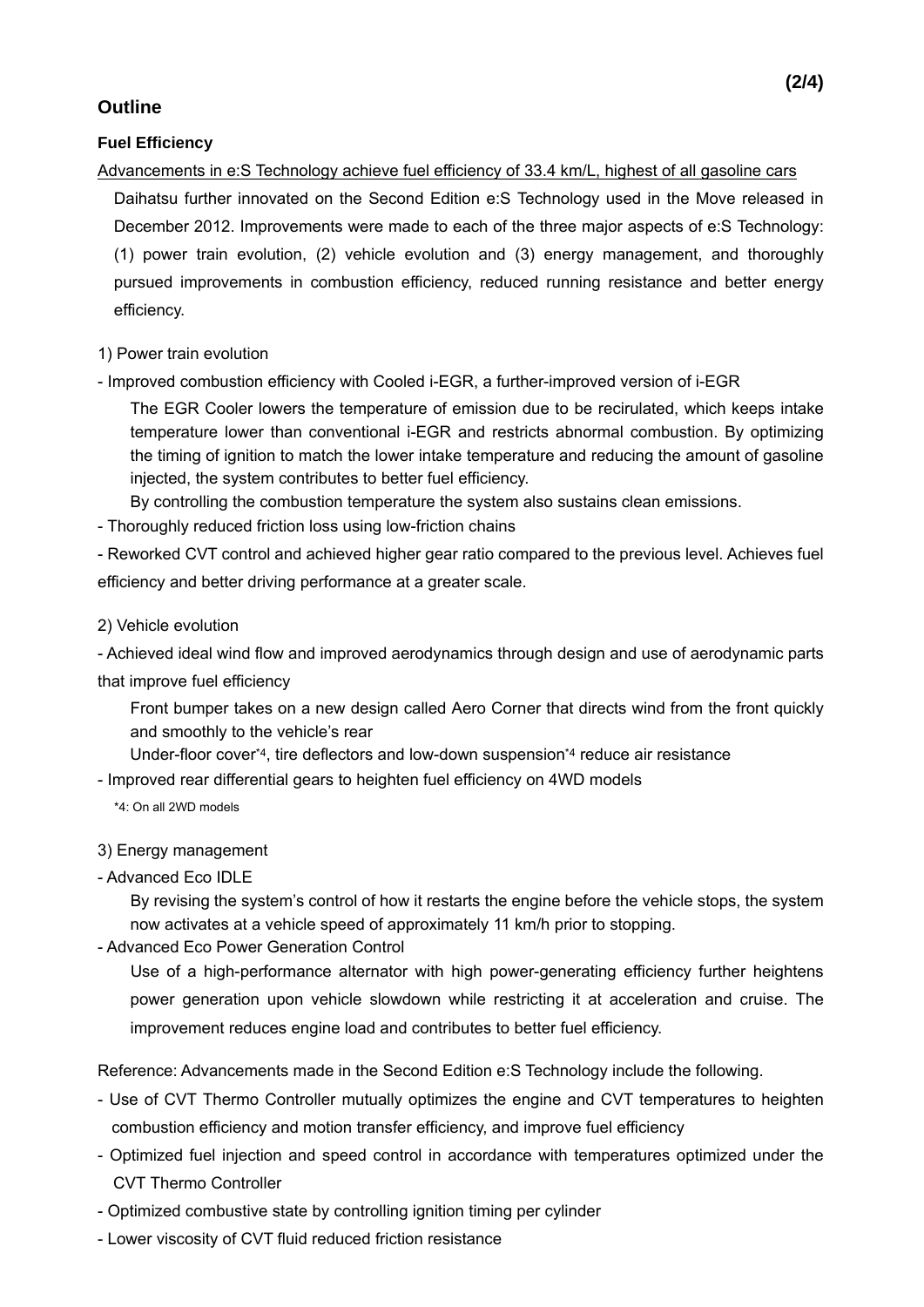#### **Affordability**

Sustained thorough cost-reduction efforts to achieve starting price of 745,000 yen and greater affordability

- Pursued lower cost through cost-reduction efforts pursuing the best drawing from quality and cost aspects seen from the standpoint of improving essential design, and by sustaining efforts to innovate purchase and procurement. Achieved affordability, lowering starting price by 50,000 yen and enhancing features on popular grades while improving fuel efficiency and basic performance.

#### **Assurance, Safety**

Equipped with Smart Assist and Emergency Stop Signal systems, heightening safety

- Equipped with Smart Assist, a crash-avoidance assist system with four functions: brakes that assist low-speed crash avoidance, gas pedal misoperation control, notification of motion of a vehicle in front, and vehicle stability control (VSC) and traction control (TRC)\*5
- Equipped with Emergency Stop Signal system on all models. When the driver strongly depresses the brake while driving at 60 km/h or faster, the system automatically flashes the hazard lights as the brake lamps turn on and warns vehicles that follow.

\*5: VSC and TRC are registered trademarks of the Toyota Motor Corporation (use approved).

#### **Basic Performance**

The "Fun & Relaxing Drive" concept achieves greater quietness and riding comfort

- ・Decreased vibration through greater stiffness in steering support parts, and improved functions of and optimally located sound absorbing/insulating materials of each part to reduce engine noise within the car and improve silence
- Optimally tuned suspension improves steering feel and riding comfort

### **Style**

Front face with an innovative look, and improved quality of the interior

- Characteristic upper grill displays innovativeness, while the width of the lower grill creates stability
- Bumper corner improves aerodynamics and contributes to greater fuel efficiency
- Clear and crystalline rear combination lights express innovativeness
- Improved appearance primarily around the central panel

The contrasting colors of black and silver – seen on glossy line decoration of the black audio face, piano-black decoration<sup>\*6</sup> of the audio panel, and silver decoration<sup>\*6</sup> of the air conditioner panel – create a premium feel.

- Improved appearance of quality, changing the seat surface to a subtle gray
- Achieved a diverse lineup of 10 colors that now includes Shining Red \*6: G "SA" and Gf "SA"

#### **Other**

- All models come with Auto-Off system for headlights
- Keyless Battery Alert is used in the G "SA" and Gf "SA"

The Smart Assist system assumes the customer will drive safely. Do not rely on Smart Assist; drive safely.

Smart Assist's brake system that assists low-speed crash avoidance activates when the risk of colliding with a preceding car heightens when moving at approximately 4-30 km/h, and attempts to avert a crash by stopping or slowing down automatically, or to reduce the damage from a crash.

The system may activate when facing other subjects such as a two-wheeled vehicle, pedestrian, light pole or wall, but it is not intended for avoiding crashes with these subjects.

The system may not activate when the driver operates the vehicle to avoid a crash, or under certain road or weather conditions.